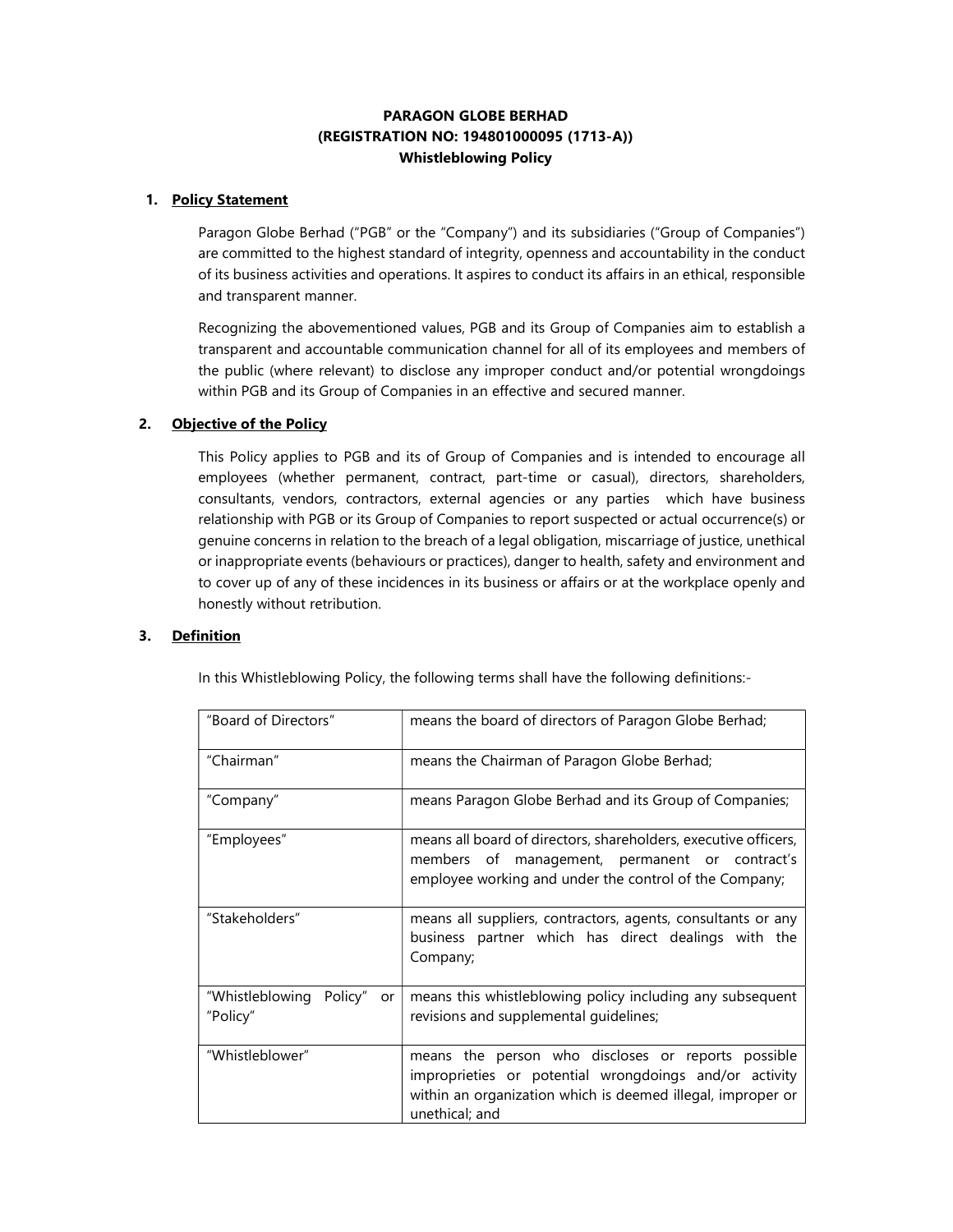| "Whistleblowing" | means the voluntary disclosure or action of reporting a  |
|------------------|----------------------------------------------------------|
|                  | possible improprieties or potential wrongdoings of an    |
|                  | activity which is deemed illegal, improper or unethical. |

## 4. Scope and Application of the Policy

This Policy is designed to facilitate the Employees and Stakeholders acting in good faith to disclose any possible improprieties or potential wrongdoings occur in the course of the Company's business or affairs or at any workplace. Following are generally accepted as improper and reportable conduct for whistleblowing of which the list is not exhaustive:-

- (i) Fraud;
- (ii) Corruption, bribery or blackmail;
- (iii) Criminal offences;
- (iv) Violation or failure to comply with law and regulation;
- (v) Breach of the Company's policies, practices, procedures or other rules of conduct;
- (vi) Misuse of Company's information;
- (vii) Miscarriage of justice;
- (viii) Any act of conflict of interest;
- (ix) Forgery or alteration of any document or account belonging to the Company;
- (x) Misappropriation or theft of funds, supplies or other assets;
- (xi) Abuse of power by any Employees or Stakeholders of the Company;
- (xii) Serious financial irregularity or impropriety;
- (xiii) Endangerment of an individual's health and safety;
- (xiv) Sexual or any form of harassment in the workplace; and
- (xv) Concealment of any or a combination of the above.

## 5. Reporting Procedures

- a. Employees and Stakeholders should report their concern at the earliest opportunity in order for the appropriate action to be taken in accordingly.
- b. Any disclosure can be made to the immediate manager/ HR Manager / General Manager. Alternatively, the Whistleblower shall has option to report or escalate the concerns directly to either:-
	- (i) Group Managing Director: Dato' Sri Edwin Tan (e-mail address: edwin.tan@pgbgroup.com.my); or
	- (ii) Senior Independent Non-Executive Director: Mr Tee Boon Hin (e-mail address: boonhin.tee@pgbgroup.com.my)
- c. To facilitate the investigation, all disclosures shall be in writing using the "Whistleblowing Form" as appended in" Appendix 1" (i.e. hardcopy letter or e-form). The following information should be included when making a disclosure to enable the Company to accord the necessary protection under this Policy and to obtain further details pertaining to the Whistleblowing Form :-
	- (i) Whistleblower's identity;
	- (ii) Brief description or nature of the alleged event or matter;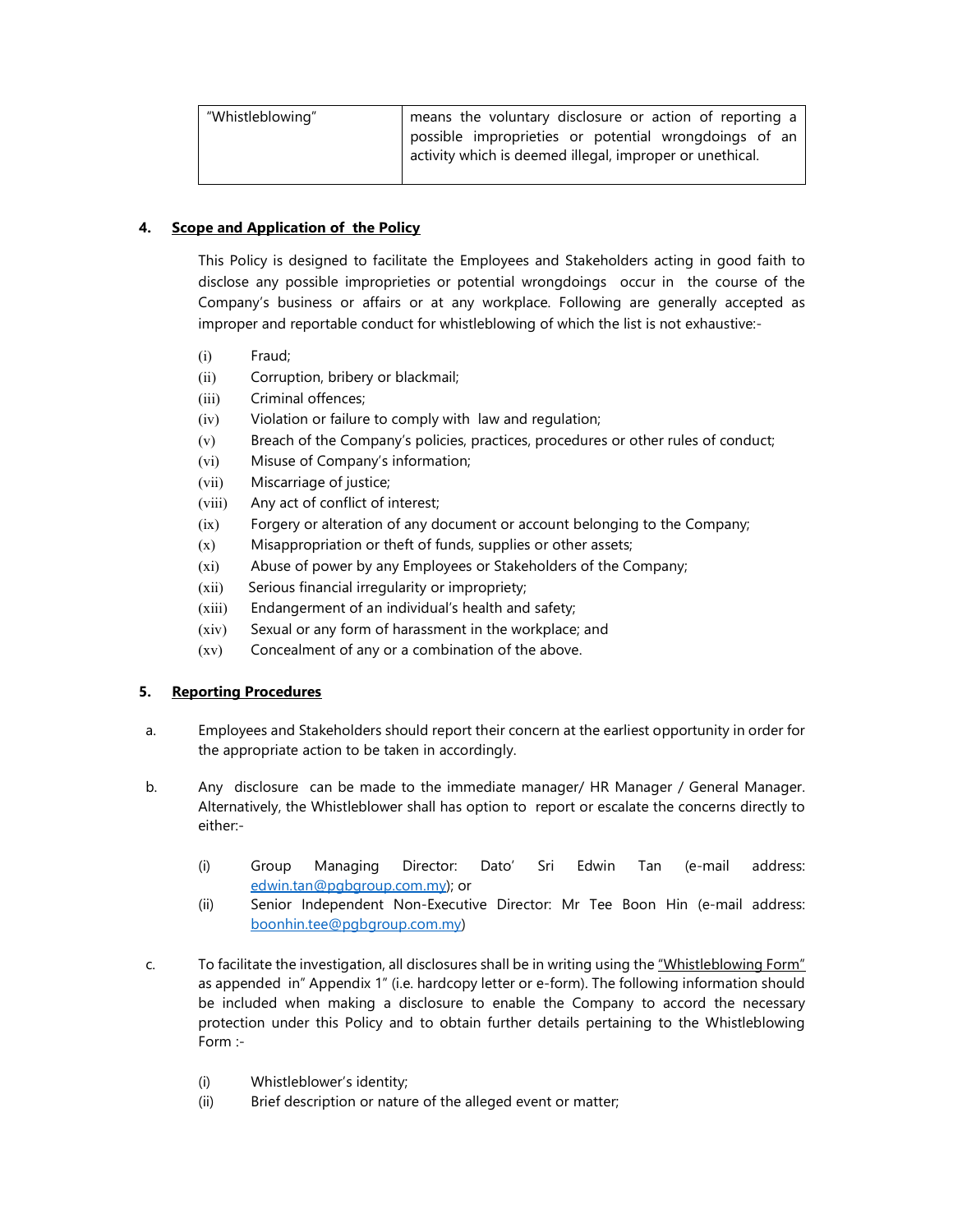- (iii) The date, time and place of the alleged event or matter
- (iv) Wrongdoer's identity;
- (v) Particulars of witness (if any);
- (vi) Supporting evidence or documentation; and
- (vii) Other details deemed to be useful to facilitate the investigation.

For the avoidance of doubt, all disclosures made under this Policy will be dealt with in a confidential manner.

## 6. Investigation Process

a. Upon receiving of the Whistleblowing Form, a Whistleblowing Investigation Team comprising the qualified personnel (having due regard to suitable seniority or any circumstances that may give rise to conflicts of interest) will be established to assess and investigate the concerns disclosed in the Whistleblowing Form in a fair and objective manner . The Whistleblowing Investigation Team will conduct a preliminary investigation of every Whistleblowing Form to determine whether there are merits to a further investigation.

For the avoidance of doubt, the Whistleblowing Investigation Team may obtain further information from the Whistleblower, the wrongdoer or from other parties as deemed necessary for and by the scope of the investigation.

If the outcome of the finding by the Whistleblowing Investigation Team results in a proven case of wrongdoings, the Whistleblowing Investigation Team shall prepare a Whistleblowing Investigation Report and immediately refer and report the same to the Group Managing Director / Chairman. The Group Managing Director/ Chairman shall then have the authority to make the final decisions.

- b. In the event the wrongdoing implicates the Group Managing Director/ Chairman, the Whistleblowing Investigation Report shall be made available to another director of Paragon Globe Berhad or any personnel designated and authorised by the Board of Directors (collectively referred to as "the Appointed Officer") in order to prevent any conflicts of interest and biasness to the fact finding/ investigation process. The Appointed Officer shall after investigation, made a recommendation to the Board of Directors. The Board of Directors shall have the authority to make the final decisions regarding the disclosure of wrongdoing by the Group Managing Director/ Chairman.
- c. Upon reviewing of the finding, the Group Managing Director/ Chairman or the Board of Director (as the case may be), may :-
	- (i) Reject the Whistleblowing Investigation Report and instruct the matter to be closed;
	- (ii) Direct a further investigation to address the concerns or any part thereof having regard to the circumstances of the matter reported or pertaining to any persons involved or implicated;
	- (iii) Direct a further investigation to determine the next cause of action or for consideration under other internal procedures or disciplinary procedures or corrective action, if appropriate and applicable;
	- (iv) Suspend the alleged wrongdoer or any other implicated person from work to facilitate any further investigation or to avoid any Employees or Stakeholders of exposure to threat or harm; and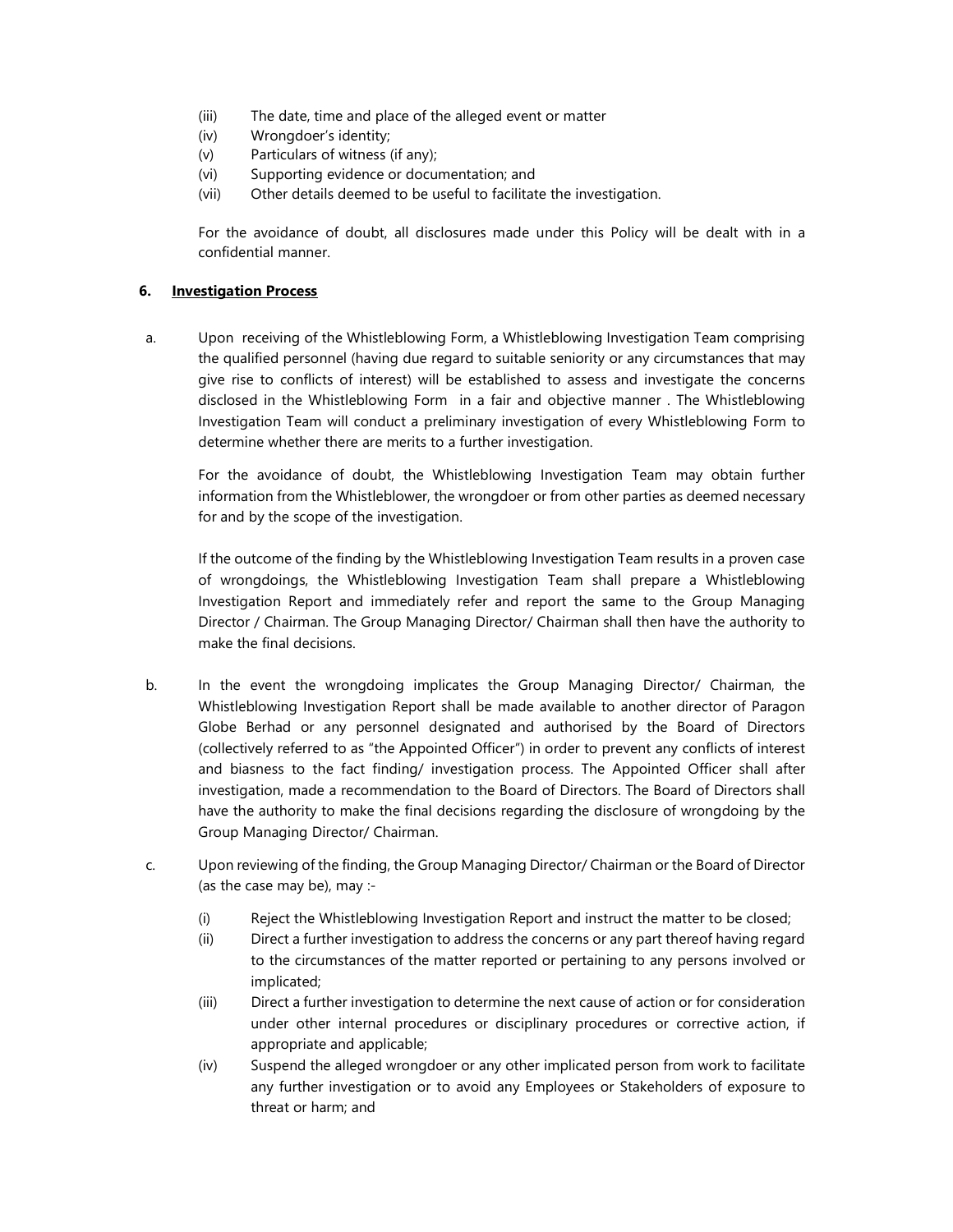- (vi) if the investigation discloses a possible criminal offence, the matter to be referred to the appropriate enforcement authority.
- d. All investigation's outcome shall be tabled to the Risk Management Committee ("the Committee") wherein the final report together with the recommendation will be review by the Committee .
- e. If the Risk Management Committee is of the view that the matter has not been satisfactorily resolved which results in a breach of Main Listing Requirements, Risk Management Committee shall promptly report the matter to Bursa Malaysia Securities Berhad.
- f. The identity of the Whistleblower shall be kept in strict confidence. Subject to any prohibition or any legal requirements, the Committee shall inform the Whistleblower that the investigation has been completed and the action or decision has taken by the Company. As the findings are confidential, the details of the findings will not be disclosed to the Whistleblower.

#### 7. Protection to Whistleblower

A Whistleblower will be accorded with protection of confidentiality of identity, to the extent reasonably practicable. The identity of the Employees or Stakeholders including all personnel directly or indirectly working pertaining to the whistleblowing case shall be strictly protect and kept confidential so long as it does not impede or frustrate the investigation. In addition, an employee who whistleblows internally will also be protected against any adverse and detrimental actions, dismissal, harassment, victimization or informal pressures arising from making the disclosure in good faith for any improper conduct committed or about to be committed within the Company, to the extent reasonably practicable,. Such protection is accorded even if the investigation later reveals that the Whistleblower is mistaken as to the facts and the rules and procedures involved.

#### 8. Review of The Policy

This Policy may be reviewed and amended from time to time, as and when necessary to ensure its relevance and effectiveness in keeping with the Company's changing business environment, administrative or operational needs as well as changes to the legislations. Any changes to the Policy, if any, shall be submitted to the Risk Management Committee for review and be recommended to the Board of Directors for approval in writing.

In the event any part of the Policy is inconsistent with the law of Malaysia, the law of Malaysia shall prevail.